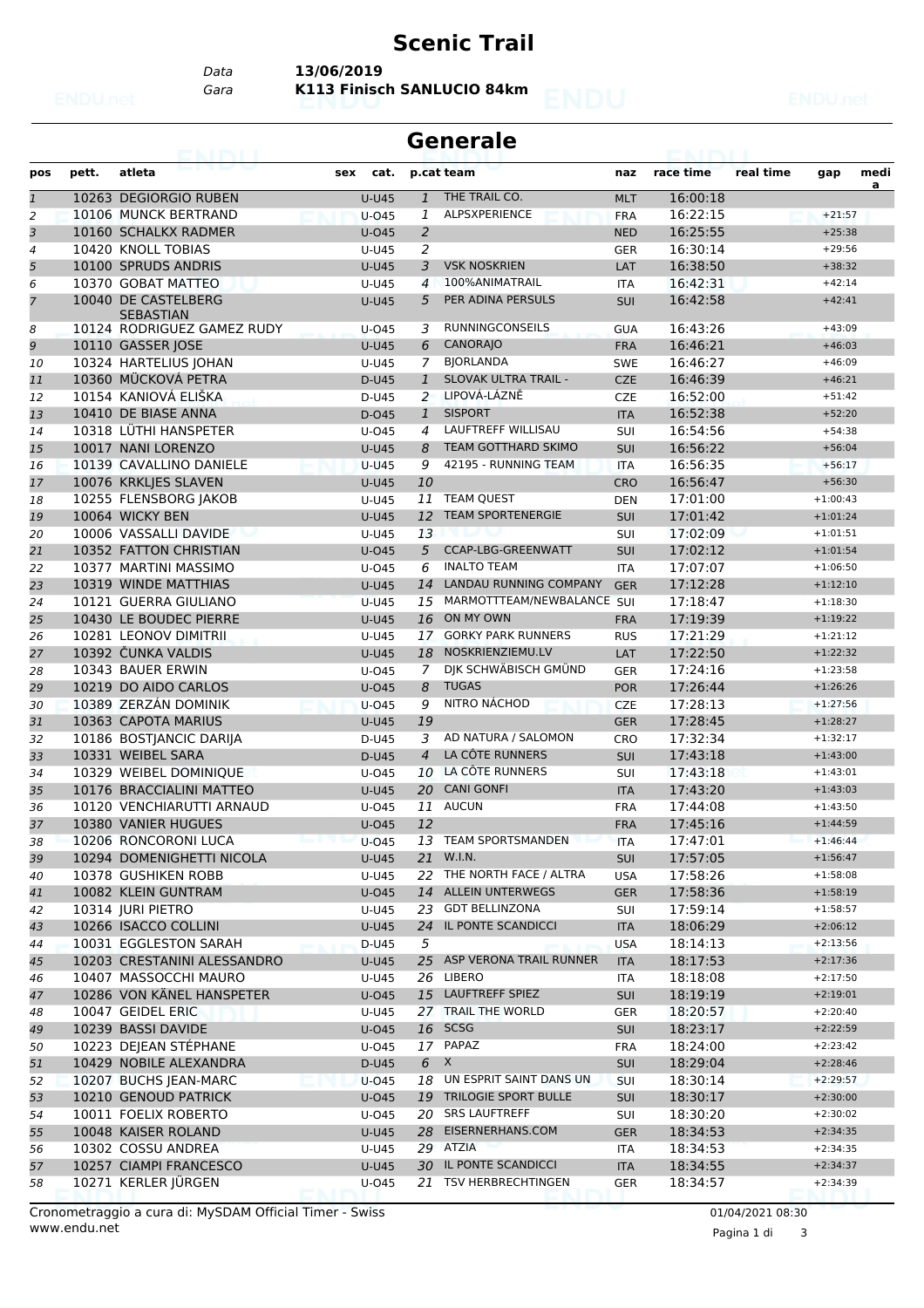## **Generale**

| pos        | pett. | atleta                                          | sex<br>cat.    | p.cat team     |                                                     | naz                      | race time            | real time | gap                      | medi<br>a |
|------------|-------|-------------------------------------------------|----------------|----------------|-----------------------------------------------------|--------------------------|----------------------|-----------|--------------------------|-----------|
| 59         |       | 10042 HONEGR TOMÁŠ                              | $U-U45$        |                | 31 HOŘICE                                           | <b>CZE</b>               | 19:27:40             |           | $+3:27:23$               |           |
| 60         |       | 10001 CONRAD BARBARA                            | D-U45          | $\overline{7}$ | RCBELLINZONA                                        | SUI                      | 19:48:09             |           | $+3:47:51$               |           |
| 61         |       | 10181 PALLEJA JOAN                              | U-045          |                | 22 FEEC                                             |                          | 19:48:40             |           | $+3:48:23$               |           |
| 62         |       | 10269 BIZZI DANIELE                             | U-U45          |                | 32 IL PONTE SCANDICCI                               | <b>ITA</b>               | 19:48:53             |           | $+3:48:36$               |           |
| 63         |       | 10090 BRINDLE OLIVIA                            | D-U45          | 8              |                                                     | <b>GBR</b>               | 19:49:12             |           | $+3:48:55$               |           |
| 64         |       | 10229 PISTILLO SERGIO                           | U-U45          |                | 33 ULTRA TAAAAAC TEAM                               | <b>ITA</b>               | 19:52:12             |           | $+3:51:54$               |           |
| 65         |       | 10066 NAVARRO GÓMEZ JUAN                        | $U$ -045       |                | 23 SPORTS FARMA                                     | <b>ESP</b>               | 19:52:33             |           | $+3:52:16$               |           |
| 66         |       | <b>ANTONIO</b><br>10261 COLOMBO CRISTIANO       | $U$ -045       | 24             | <b>LIBERO</b>                                       | <b>ITA</b>               | 19:52:42             |           | $+3:52:25$               |           |
| 67         |       | 10342 SCHWANK LUCA                              | $U$ -045       |                | 25 42E                                              | <b>SUI</b>               | 19:53:27             |           | $+3:53:09$               |           |
| 68         |       | 10212 FERBITZ LARS                              | U-045          |                | 26 STEFFISBURG                                      | SUI                      | 19:53:29             |           | $+3:53:11$               |           |
| 69         |       | 10322 SALIS BARBARA                             | $D-045$        | 2              | <b>SCUOLA DI MARATONA</b>                           | <b>ITA</b>               | 19:54:20             |           | $+3:54:02$               |           |
| 70         |       | 10225 CURRELI LUCA                              | $U$ -045       | 27             | ULTRATAAAAAC TEAM                                   | <b>ITA</b>               | 19:54:43             |           | $+3:54:25$               |           |
| 71         |       | 10156 MAIER HUBERT                              | U-045          | 28             | LAUFTEAM HOLZBAU MAIER                              | <b>GER</b>               | 19:55:18             |           | $+3:55:00$               |           |
| 72         |       | 10034 BALTRUSAITIS ZYDRUNAS                     | <b>U-U45</b>   | 34             | WELL, GET IT!                                       | LTU                      | 19:55:19             |           | $+3:55:02$               |           |
| 73         |       | 10333 FINK KATJA                                | D-U45          | 9              |                                                     | <b>SUI</b>               | 19:55:42             |           | $+3:55:25$               |           |
| 74         |       | 10226 GALLETTO MARCO                            | $U$ -045       | 29             | <b>BIONE TRAILERS TEAM</b>                          | <b>ITA</b>               | 19:57:57             |           | $+3:57:39$               |           |
| 75         |       | 10400 TASIN MAURA                               | D-U45          | 10             |                                                     | <b>ITA</b>               | 19:58:01             |           | $+3:57:43$               |           |
| 76         |       | 10338 FERRARI RICCARDO                          | U-U45          |                | 35 TURBOLENTI                                       | <b>ITA</b>               | 19:58:04             |           | $+3:57:47$               |           |
| 77         |       | 10224 DE BERTI TOMMASO                          | <b>U-U45</b>   |                | 36 ASD VERONA TRAIL RUNNERS                         | <b>ITA</b>               | 19:58:14             |           | $+3:57:57$               |           |
| 78         |       | 10373 RIGO ANDREA                               | $U-U45$        |                | 37 VERONA TRAIL RUNNING ASD                         | <b>ITA</b>               | 19:58:15             |           | $+3:57:58$               |           |
| 79         |       | 10004 LEPINAY ARNAUD                            | <b>U-U45</b>   | 38             |                                                     | <b>FRA</b>               | 19:58:55             |           | $+3:58:38$               |           |
| 80         |       | 10185 GADONI YANNICK                            | <b>U-U45</b>   |                | 39 TEAM BURGAIO                                     | <b>SUI</b>               | 19:59:42             |           | $+3:59:25$               |           |
| 81         |       | 10402 ADEDEDJI BOLANLE                          | $U$ -045       | 30             | <b>MIGROLINO</b>                                    | <b>SUI</b>               | 20:00:07             |           | $+3:59:49$               |           |
| 82         |       | 10095 SCHLÖMER ROBERT                           | $U$ -045       | 31             |                                                     | <b>GER</b>               | 20:00:19             |           | $+4:00:02$               |           |
| 83         |       | 10080 VAN LIEDEKERKE ARNO                       | <b>U-U45</b>   |                | 40 ACCENTURE                                        | <b>BEL</b>               | 20:01:04             |           | $+4:00:46$               |           |
| 84         |       | 10253 TASSELLI MICHELE                          | $U$ -045       |                | 32 TRM TEAM                                         | <b>ITA</b>               | 20:01:05             |           | $+4:00:47$               |           |
| 85         |       | 10442 LEONI MAURO                               | $U$ -045       |                | 33 ASD VERONA TRAIL RUNNERS                         | <b>ITA</b>               | 20:01:13             |           | $+4:00:56$               |           |
| 86         |       | 10128 SERMIER VINCENT                           | <b>U-U45</b>   |                | 41 JMS HABITAT                                      | SUI                      | 20:01:14             |           | $+4:00:56$               |           |
| 87         |       | 10275 CARLI MAURIZIO                            | $U$ -045       | 34             |                                                     | <b>ITA</b>               | 20:01:18             |           | $+4:01:00$               |           |
| 88         |       | 10290 DELIAU BASTIEN                            | $U$ -045       | 35             | <b>DIJON TRIATHLON</b>                              | <b>FRA</b>               | 20:02:36             |           | $+4:02:18$               |           |
| 89         |       | 10390 CARMINATI PATRICK                         | $U$ -045       | 36             |                                                     | <b>FRA</b>               | 20:04:31             |           | $+4:04:14$               |           |
| 90         |       | 10441 GRANDICELLI ALBERTO                       | U-U45          | 42             |                                                     | <b>ITA</b>               | 20:05:55             |           | $+4:05:37$               |           |
| 91         |       | 10148 BARILLI MARCO                             | $U$ -045       |                | 37 ATLETICA 75                                      | <b>ITA</b>               | 20:06:02             |           | $+4:05:44$               |           |
| 92         |       | 10169 SIGMAN GOLD LEANDRO<br><b>MARTIN</b>      | U-045          | 38             |                                                     | <b>ESP</b>               | 20:07:08             |           | $+4:06:50$               |           |
| 93         |       | 10196 HENDRICKS CHRISTOPH                       | <b>U-U45</b>   |                | 43 BLACKTIP RUNNERS                                 | <b>GER</b>               | 20:07:08             |           | $+4:06:51$               |           |
| 94         |       | 10140 HEŁMECKI DARIUSZ                          | $U$ -045       | 39             | PRO-RUN WROCLAW                                     | POL                      | 20:07:11             |           | $+4:06:54$               |           |
| 95         |       | 10026 BÜHLER JOACHIM                            | $U$ -045       | 40             | <b>G1 SPORT</b>                                     | <b>SUI</b>               | 20:07:44             |           | $+4:07:26$               |           |
| 96         |       | 10424 SCHEPS ALFIO                              | U-045          | 41             |                                                     | <b>ITA</b>               | 20:08:48             |           | $+4:08:31$               |           |
| 97         |       | 10044 MUSTO RUBEN                               | U-U45          |                | 44 LIBERO                                           | <b>SUI</b>               | 20:08:51             |           | $+4:08:34$               |           |
| 98         |       | 10057 JOSEFSSON JENNY                           | D-045          | 3              | TÄBY IS SKIDOR                                      | <b>SWE</b>               | 20:10:07             |           | $+4:09:50$               |           |
| 99         |       | 10058 JOSEFSSON MARCUS                          | <b>U-U45</b>   | 45             | TÄBY IS SKIDOR                                      | SWE                      | 20:10:09             |           | $+4:09:52$               |           |
| 100        |       | 10079 STAFFOLANI MASSIMO                        | U-045          | 42             | <b>GP MELZO</b>                                     | <b>ITA</b>               | 20:10:11             |           | $+4:09:53$               |           |
| 101        |       | 10246 ARIENTI ROBERTO                           | U-045          | 43             |                                                     | <b>ITA</b>               | 20:10:31             |           | $+4:10:13$               |           |
| 102        |       | 10428 PETRUCCI GUIDO                            | $U$ -045       | 44             | <b>TRIATHLON GROSSETO</b>                           | ITA                      | 20:10:53             |           | $+4:10:35$               |           |
| 103        |       | 10217 GRIFFI FILIPPO                            | U-045          | 45             |                                                     | <b>ITA</b>               | 20:11:54             |           | $+4:11:36$               |           |
| 104        |       | 10189 COLLET CAMILLE                            | D-U45          |                | 11 AS MAGENTA                                       | <b>FRA</b>               | 20:14:22             |           | $+4:14:04$               |           |
| 105        |       | 10119 VANETTI MARCO                             | $U$ -045       |                | 46 ASD MINERVA PARMA                                | <b>ITA</b>               | 20:14:23             |           | $+4:14:06$               |           |
| 106        |       | 10230 LUCCHETTI PIETRO                          | U-U45          |                | 46 MONTBLANC TEAM                                   | ITA                      | 20:14:32             |           | $+4:14:15$               |           |
| 107        |       | 10228 URSINO ALESSANDRO                         | U-U45          | 47             | MONTBLANCTEAM                                       | <b>ITA</b>               | 20:14:33             |           | $+4:14:16$               |           |
| 108        |       | 10332 MUJANOVIC ELVIR                           | $U-U45$        | 48             | <b>FIGHT CLUB</b>                                   | <b>SUI</b>               | 20:15:18             |           | $+4:15:01$               |           |
| 109        |       | 10117 ALSFASSER MARC                            | U-U45          |                | 49 MAMUSIU                                          | <b>FRA</b>               | 20:16:56             |           | $+4:16:38$               |           |
| 110        |       | 10043 WEIDELI THOMAS                            | U-045          |                | 47 CALANDA RUNNER                                   | <b>SUI</b>               | 20:17:18             |           | $+4:17:01$               |           |
| 111        |       | 10232 TAMBOLONI LUIGI                           | <b>U-U45</b>   |                | 50 AVIS MARATHON VERBANIA                           | <b>ITA</b>               | 20:19:36             |           | $+4:19:19$               |           |
| 112        |       | 10409 PINTOSSI GIULIANO<br>10173 CORTI MAURO    | U-U45          |                | 51 AVIS MARATHON VERBANIA<br>48 OSA VALMADRERA      | ITA                      | 20:19:44             |           | $+4:19:27$<br>$+4:19:28$ |           |
| 113        |       |                                                 | U-045          |                |                                                     | <b>ITA</b>               | 20:19:45             |           |                          |           |
| 114        |       | 10049 NOEL ROLAND                               | $U-045$        |                | 49 LA FOULÉE DE BUSSIGNY<br>52 A.S.C.D SILVANO FEDI | <b>SUI</b>               | 20:20:00             |           | $+4:19:42$               |           |
| 115        |       | 10237 DOMENICO SANTORO<br>10023 PIZZIRANI MARCO | U-U45          |                | 50 SISPORT                                          | <b>ITA</b>               | 20:22:26             |           | $+4:22:09$               |           |
| 116        |       | 10254 ZAGLI FABIO                               | U-045          |                | 51 IL PONTE SCANDICCI                               | ITA                      | 20:22:46<br>20:30:27 |           | $+4:22:29$<br>$+4:30:10$ |           |
| 117        |       | 10074 SKALICKÝ JIŘÍ                             | U-045<br>U-045 |                | 52 BEAR                                             | <b>ITA</b><br><b>CZE</b> | 20:37:34             |           | $+4:37:16$               |           |
| 118<br>119 |       | 10395 FINETTO ALBINO                            | U-045          |                | 53 A.S.D.VERONA TRAIL                               | <b>ITA</b>               | 20:44:19             |           | $+4:44:01$               |           |
| 120        |       | 10218 CHLÁDEK ROMAN                             | U-045          |                | 54 RUNSPORT TEAM                                    | <b>CZE</b>               | 20:44:21             |           | $+4:44:03$               |           |
| 121        |       | 10209 ZENARI FABIO                              | U-U45          |                | 53 VERONA TRAIL RUNNER                              | <b>ITA</b>               | 20:45:00             |           | $+4:44:42$               |           |
|            |       |                                                 |                |                |                                                     |                          |                      |           |                          |           |

www.endu.net Cronometraggio a cura di: MySDAM Official Timer - Swiss 01/04/2021 08:30

Pagina 2 di 3